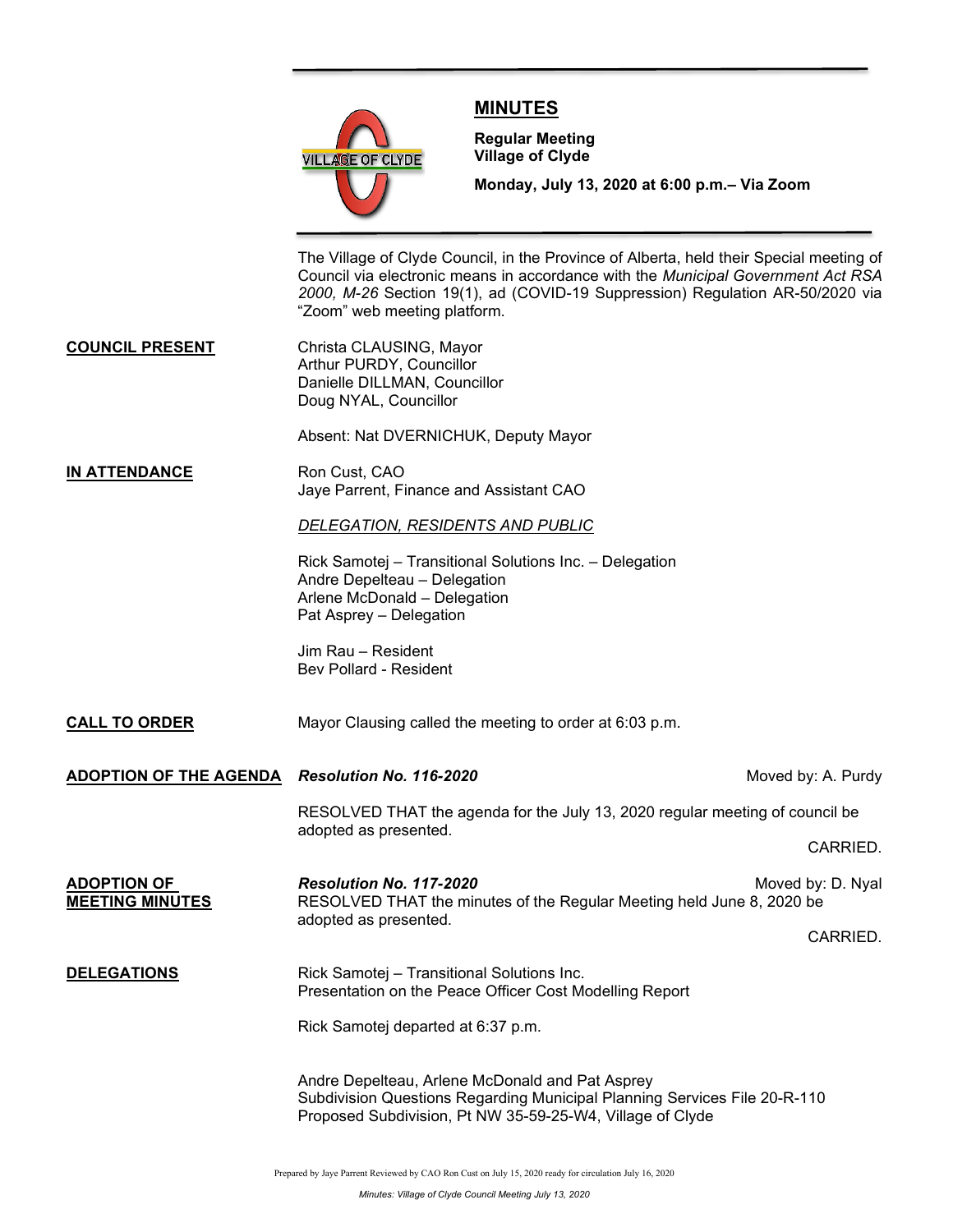Andre Depelteau, Arlene McDonald and Pat Asprey departed at 6:45 p.m.

### **PUBLICS CORNER** None.

**OLD BUSINESS**

**NEW BUSINESS**

*Village Parks and Community* **Resolution No. 118-2020** Moved by: D. Nyal *Space COVID-19 Closure* RESOLVED THAT Council direct Administration to proceed with opening of the Village of Clyde Campground once Administration has the appropriate information and procedures in place for a reservation, payment and COVID-19 tracking system for users in place.

CARRIED.

**Resolution No. 119-2020 Letter of Support Accord Moved by: D. Dillman** *Pincher Creek Physicians* RESOLVED THAT Council accept the letter in support of physicians as presented. CARRIED.

*RFD 2020-07-01* **Resolution No. 120-2020** Moved by: A. Purdy *Public Tax Sale* **RESOLVED THAT the presented Terms and Conditions of Sale for the 2020** *Terms and Conditions* Public Auction are hereby approved.

CARRIED.

*RFD 2020-07-02* **Resolution No. 121-2020**<br>*Tax Auction* **Canadiation BESOLVED THAT a reserve bid equal to the assessed value of the property** *Tax Auction* RESOLVED THAT a reserve bid equal to the assessed value of the property *Reserve Bid* be set at \$85,370.00 for the parcel located at 1453AJ, Lot 19, Block 1 being offered for sale September 21, 2020 at the tax auction.

CARRIED.

**Proposed Community <b>Resolution No. 122-2020** Moved by: D. Dillman

*Peace Officer Contract* RESOLVED THAT Council direct Administration to bring the draft Peace *For Service Agreement with* Officer Services Agreement with Westlock County forward to Rick Samotej of *Westlock County* Transitional Solutions Inc, for review and consideration of Standard Operating Guidelines for preliminary review and suggestions, and further discussions prior to the proposed agreement being brought to the August 10, 2020 Regular Meeting of Council for consideration.

CARRIED.

*RFD 2020-07-03* **Resolution No. 123-2020** Moved by: A. Purdy *Westlock and Area* RESOLVED THAT Council direct Administration to move forward in accepting *Crime Coalition (WACC)* the Terms of Reference for the Westlock and Area Crime Coalition (WACC) subject to discussion on the Coalition name; and further to appoint Councillor Doug Nyal as the Village of Clyde Coalition Member representative with Councillor Danielle Dillman to be appointed as alternate.

CARRIED.

*Verbal Capital Project* Verbal update on status of Final Capital Project Expenditures for the 2019 *Update* Paving Projects, 2020 Expansion of Paving Projects, and 2020 Sidewalk Projects was provided by CAO Ron Cust.

**CLOSED SESSION Resolution No. 124-2020** Moved by: C. Clausing RESOLVED THAT Village of Clyde Council enter into to Closed Session under FOIP section 27(1), Privileged Information at 7:55 p.m.

CARRIED.

**Resolution No. 125-2020** Moved by: D. Nyal RESOLVED THAT Village of Clyde Council return to an open meeting at 8:48 p.m. CARRIED.

Prepared by Jaye Parrent Reviewed by CAO Ron Cust on July 15, 2020 ready for circulation July 16, 2020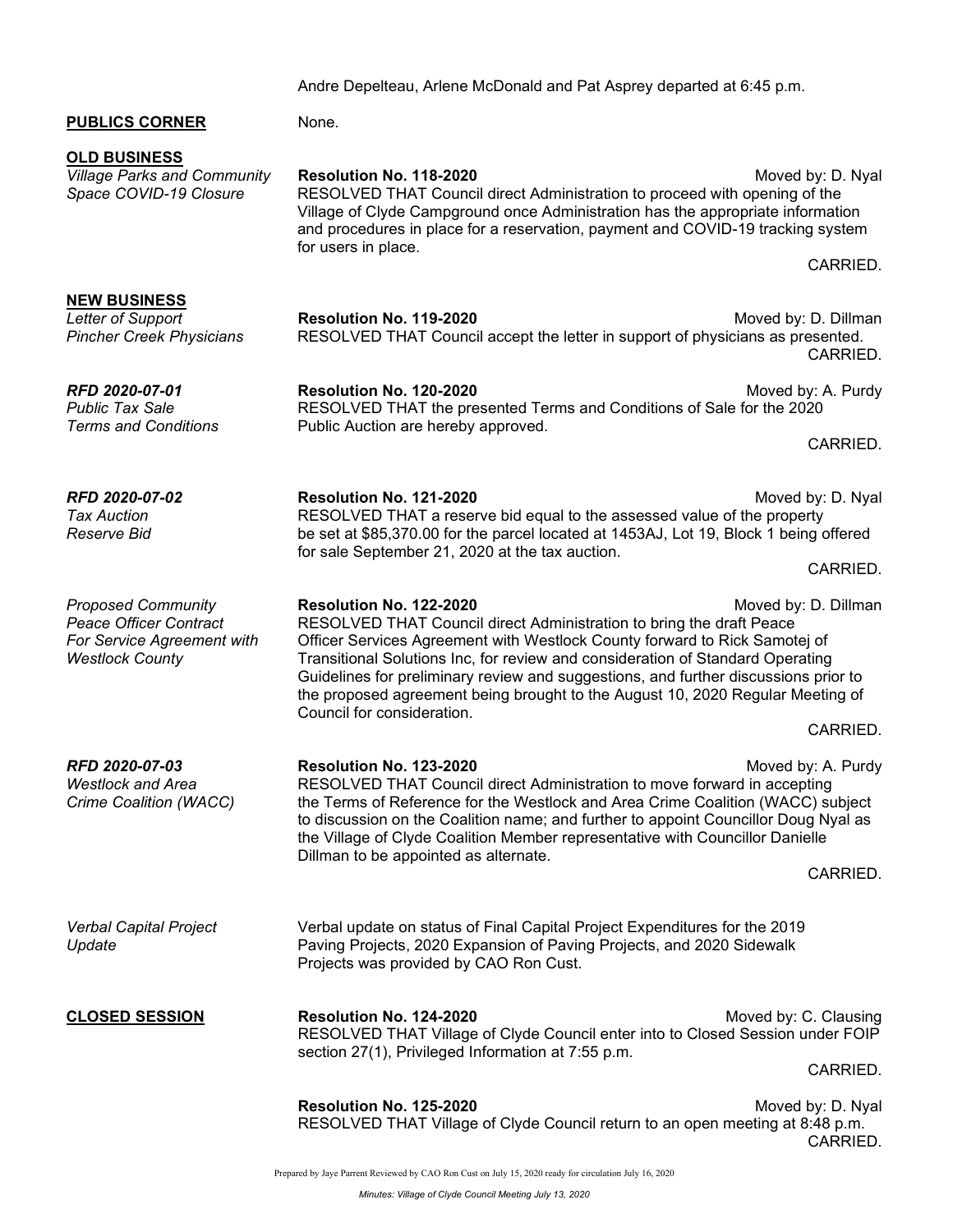# **Resolution No. 126-2020** Moved by: D. Dillman

RESOLVED THAT whereas under Division 3, Section 153(e.1) of the *Municipal Government Act RSA 2000, Chapter M26* states that councilors have a duty to adhere to the code of conduct established by the council under section 146.1(1), the investigation into a formal complaint has been completed in accordance with Section 14(f)(ii) of the Council Code of Conduct Bylaw 2018-03.

CARRIED.

#### **Resolution No. 127-2020** Moved by: D. Nyal

RESOLVED THAT the investigation has determined that Deputy Mayor Nat Dvernichuk acted in contravention of sections 7(a) and 7(b) of the Council Code of Conduct Bylaw 2018-03.

CARRIED.

## **Resolution No. 128-2020** Moved by: A. Purdy

RESOLVED THAT Council impose the following sanctions for Deputy Mayor Nat Dvernichuk under Section 15 (e), 15 (g), 15(h) and 15(i) of the Council Code of Conduct Bylaw 2018-03.

- The removal from the position of Deputy Mayor.
- The removal from all council committees and bodies to which council has the right to appoint members.
- The restriction of attendance at any conference or workshop at the Village of Clyde's expense.
- The reduction in renumeration of fifty percent (50%) of the regular renumeration of council to \$250.00 monthly.

CARRIED.

### **Resolution No. 129-2020** Moved by: D. Dillman

RESOLVED THAT the office of the Deputy Chief Elected Official must be filled in accordance with Section 152 (1)(b) of the *Municipal Government Act RSA 2000 Chapter M-26,* a new Deputy Mayor must be appointed.

CARRIED.

**Nomination of** Mayor Christa Clausing called for nominations for Deputy Mayor **Deputy Mayor** Councillor Dillman nominated Councillor Doug Nyal. Nominations were called for a second time. Councillor Nyal moved to cease nominations. Nominations ceased. All in favor.

Councillor Nyal was declared Deputy Mayor CARRIED.

**Resolution No. 130-2020** Moved by: D. Nyal RESOLVED THAT Council make a friendly amendment to Resolution No. 138-2020 to include a term of 6 months for the sanctions imposed, the amended resolution with reflect;

### "**Resolution No. 128-2020** *Moved by: A. Purdy*

*RESOLVED THAT Council impose the following sanctions for Deputy Mayor Nat Dvernichuk under Section 15 (e), 15 (g), 15(h) and 15(i) of the Council Code of Conduct Bylaw 2018-03 for a period of 6 months;*

- *The removal from the position of Deputy Mayor.*
- *The removal from all council committees and bodies to which council has the right to appoint members.*
- *The restriction of attendance at any conference or workshop at the Village of Clyde's expense.*
- *The reduction in renumeration of fifty percent (50%) of the regular renumeration of council to \$250.00 monthly."*

Prepared by Jaye Parrent Reviewed by CAO Ron Cust on July 15, 2020 ready for circulation July 16, 2020